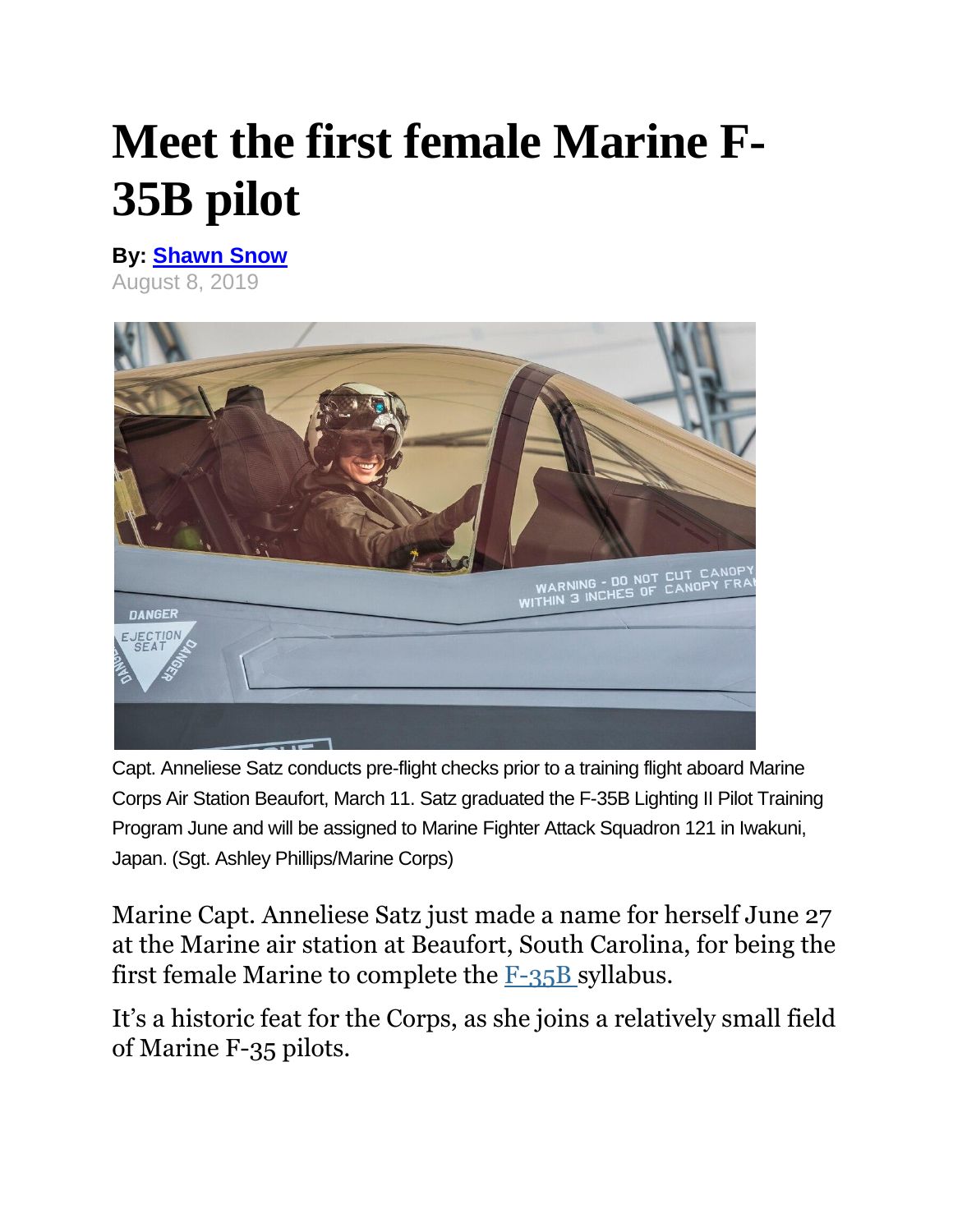The Corps' high-tech stealth fighter pilots were only manned with 86 pilots as of February, according to data obtained through a government records request. The field is authorized to have 263 pilots.

Satz arrived at Beaufort, South Carolina, with Marine Fighter Attack Training Squadron 501 in July 2018 and took her first flight in the F-35 in October, according to a Marine Corps release.

"The first flight in an F-35 is by yourself," she said in the command release. "The syllabus thoroughly prepares you for that first time you take off and for every flight after that, it's an exhilarating experience."

She's not new to flying, though: She earned her commercial pilot license flying a Robinson R44 Helicopter before becoming a Marine, according to a release.

Over the past four years the 29-year-old has completed much military flight training to include aviation pre-flight indoctrination in Pensacola, Florida, primary flight training in Corpus Christi, Texas, and T-45C Goshawk training in Meridian, Mississippi, the release detailed. Following that training she was assigned to VMFAT-501 to train on the F-35B.

"At each of my training schools I did my best," Satz, said in a command release. "I truly believe that showing up prepared and working diligently are two major keys to success."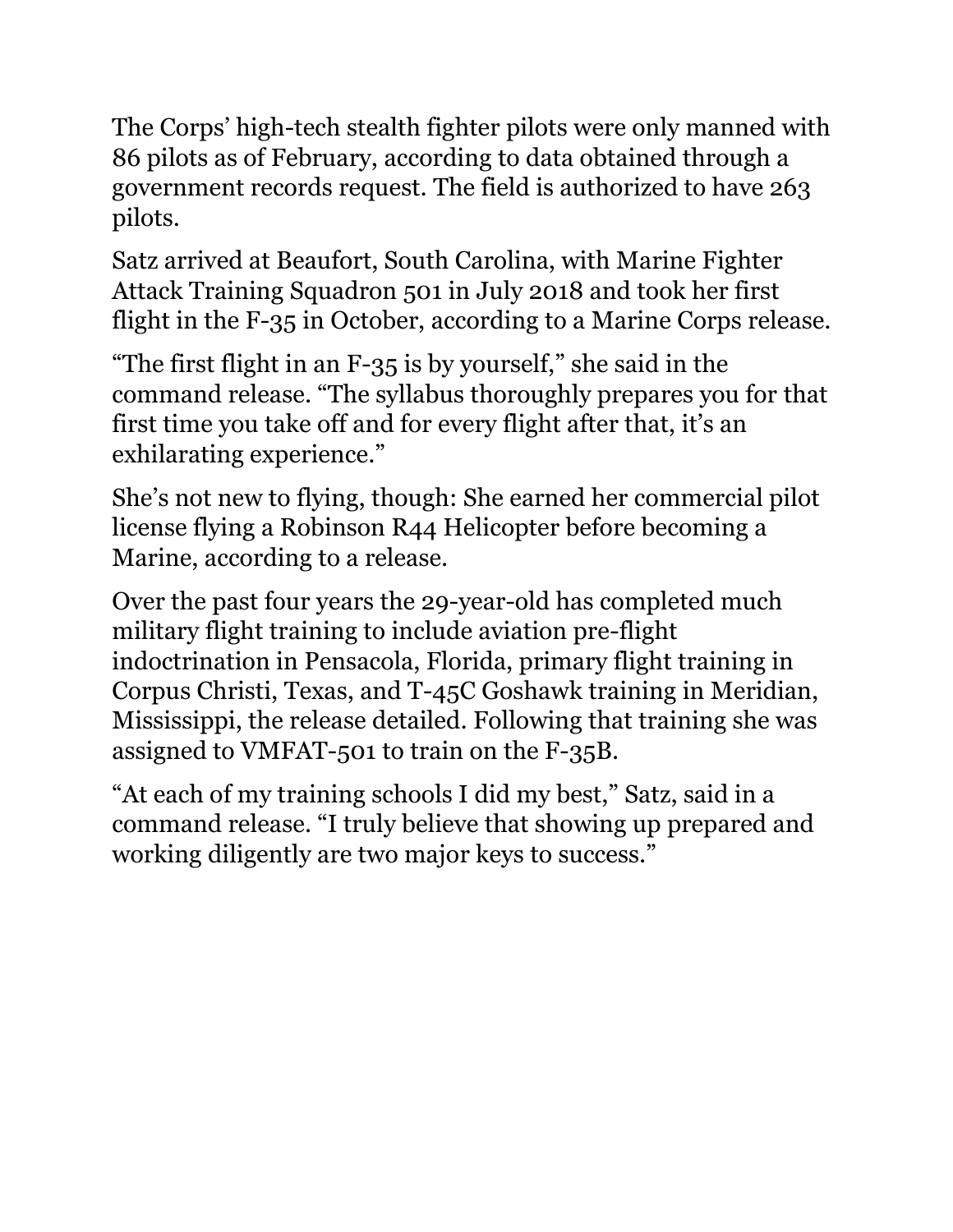

Capt. Anneliese Satz puts on her flight helmet prior to a training flight aboard Marine Corps Air Station Beaufort, March 11. Satz graduated the F-35B Lighting II Pilot Training Program June and will be assigned to Marine Fighter Attack Squadron 121 in Iwakuni, Japan. (Sgt. Ashley Phillips/Marine Corps)

Following completion of her F-35 syllabus in June she went to survival, evasion, resistance and escape school and had a patching ceremony Aug. 2, Satz told Marine Corps Times.

Satz is now headed to Marine Fighter Attack Squadron 121, the Green Knights based out of Iwakuni, Japan, a release said.

"I'm very grateful for the instructors, the maintainers, and countless others at 501 who lent me their expertise and time while I was going through the syllabus," Satz said in the command release.

Another female Marine, 1st Lt. Catherine Stark, is also making strides within the Corps' F-35 community. After completing flight training in August aboard Naval Air Station Kingsville, Texas, she